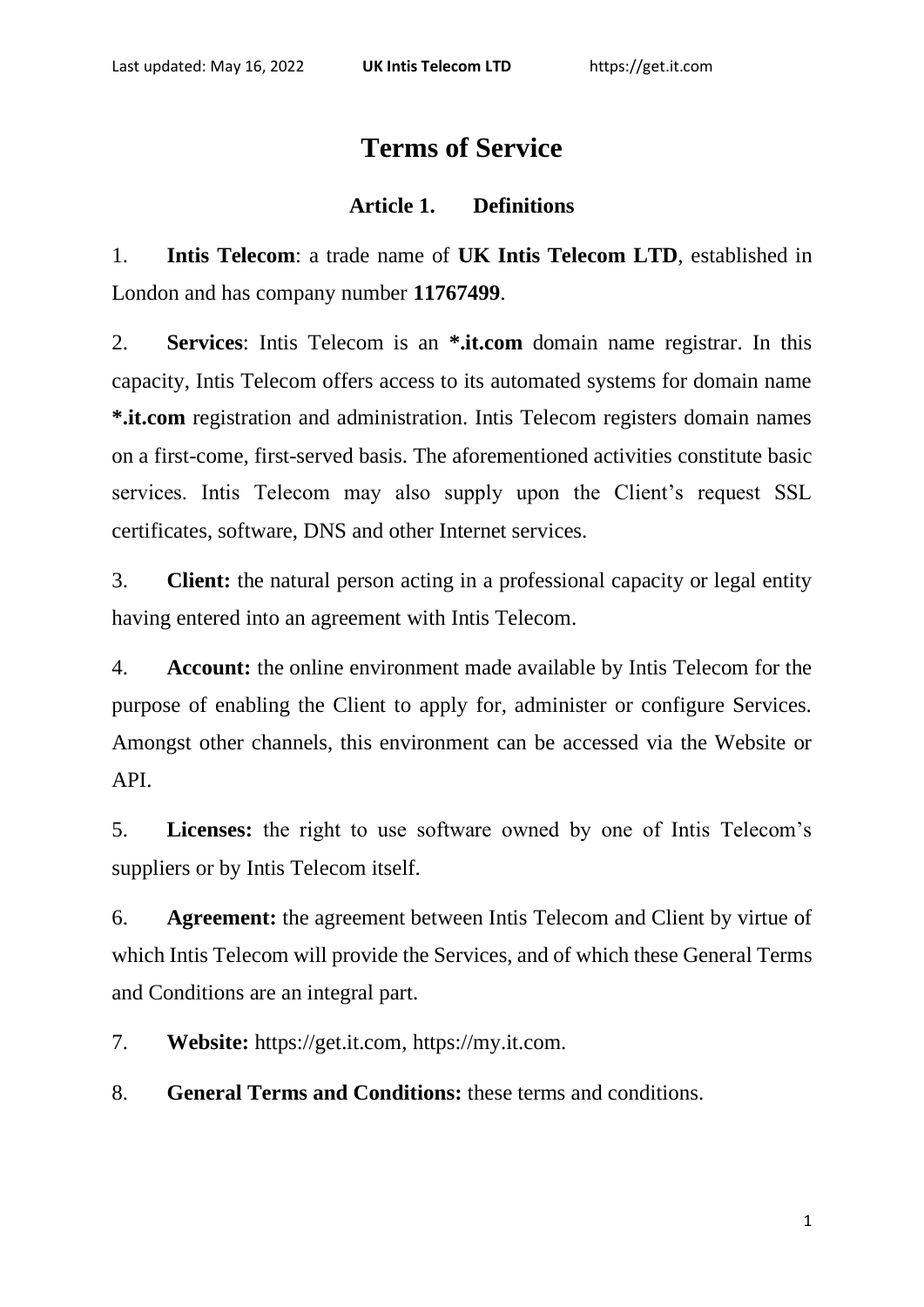## **Article 2. Offer and acceptance**

1. The Agreement between Intis Telecom and the Client will take effect when the Client (1) creates an Account on the Website or (2) places an electronic order via his Account which is subsequently confirmed or (3) accepts an offer issued by Intis Telecom.

2. If an order can only be partially filled, the Client is expected to agree to a partial delivery.

3. The due amount will be specified on the Website and during the process of ordering via the Account or in an offer issued by Intis Telecom. The description of the Services as featured on the Website or specified in the offer will be binding. Upon renewing Services automatically or otherwise, Intis Telecom will notify the Client of the rates applicable at that time.

4. Intis Telecom may draw up an offer in which it specifies what the Service includes and what amount will be owed upon acceptance hereinabove.

5. An offer is without obligation and is valid for 30 days after the date it was issued by Intis Telecom, unless stated otherwise in the offer.

6. Intis Telecom is entitled to refuse a Client at its own discretion without stating reasons.

7. In the event provisions in the Agreement or its appendices, or in these General Terms and Conditions are inconsistent with one another, the following order of rank applies:

– the Agreement;

– any Appendices;

– any Service Level Agreement;

– the General Terms and Conditions;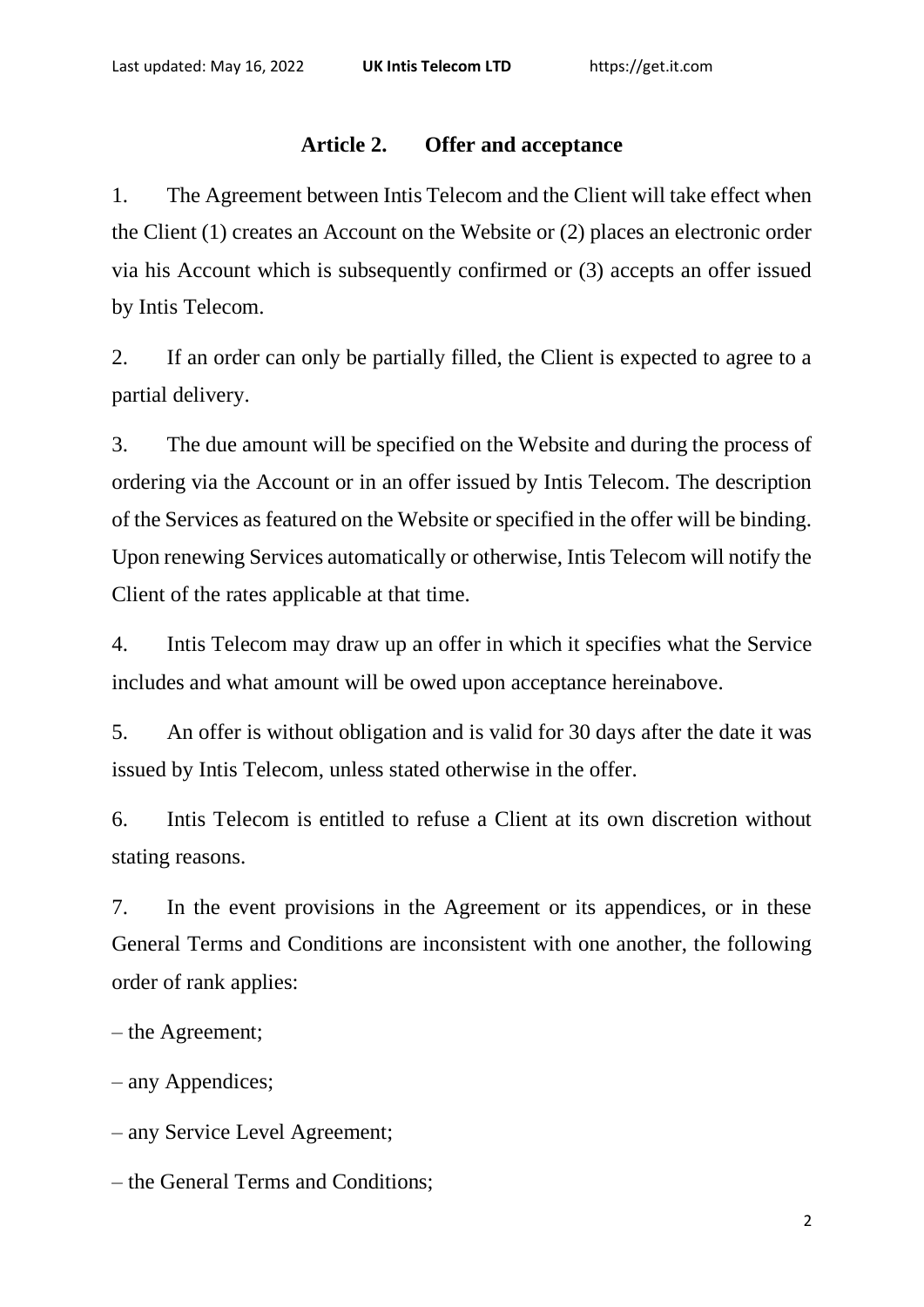– any supplementary conditions.

#### **Article 3. Performance of the Service**

1. After the Agreement has been concluded, Intis Telecom will perform the Services as soon as possible in accordance with the offer or electronic order.

2. To the extent it has not been otherwise agreed in writing, Intis Telecom will guarantee that the Service will be performed to the best of its ability with due care and professional competence.

3. If and where required for the proper performance of the Agreement, Intis Telecom has the right to have certain activities performed by third parties.

4. The Client is obliged to do everything that is reasonably required and desired to ensure that the Service is performed correctly in a timely manner. In particular the Client will ensure that all information designated by Intis Telecom as essential or in respect of which the Client should reasonably understand that it is required for the purpose of performing the Services, is provided to Intis Telecom in a timely fashion.

5. If the above forms part of the Services, Intis Telecom will provide the Client with an administrative username and a password. These data will offer the Client access to the Account.

6. Each action performed by means of the Client's Account is deemed to take place under the risk and responsibility of the Client. In the event of suspected misuse of an account, the Client must duly notify Intis Telecom as soon as possible so that appropriate measures can be taken by Intis Telecom. The Client is fully responsible for any consequential damages, including user costs and compensations with a minimum of £ 2,500, not including VAT.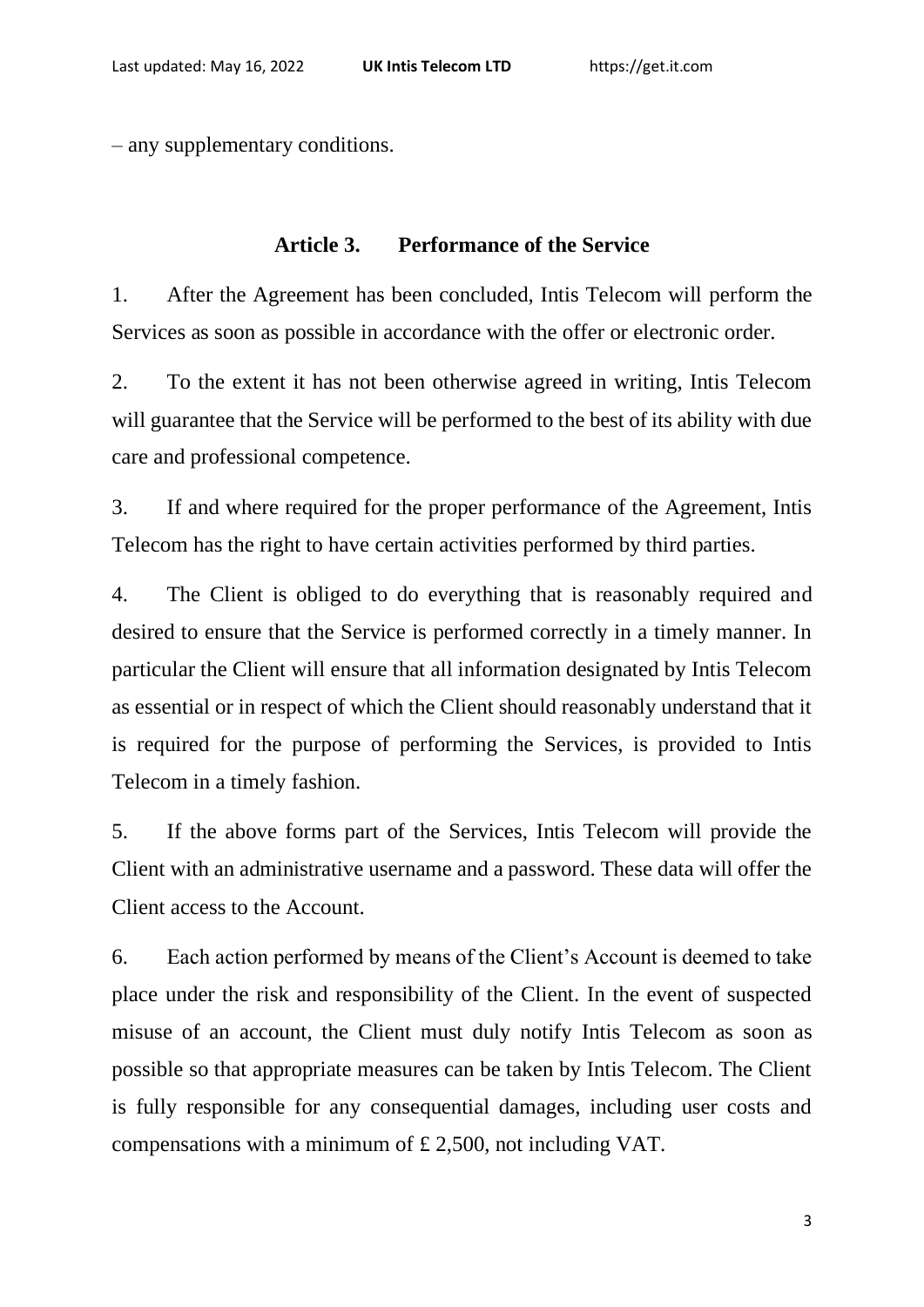7. The Client is entitled to create users (employees) and provide them access to the Account. This does not affect the responsibility of the Client as described in the previous subclause of this Article.

8. The Client must provide all details truthfully. Intis Telecom is entitled to request that the Client provide proof of the details provided. If the Client cannot provide such proof or the details prove to be incorrect, Intis Telecom is entitled to terminate its Agreement or Agreements with the Client with immediate effect and to delete the Client's Account. The above will not require the intervention of a competent court.

9. Intis Telecom has the right to take products and services out of use, temporarily or otherwise, and/or to limit their use, or to provide these only to a limited extent, or not at all, if the Client does not fulfil an obligation towards Intis Telecom as stipulated in the Agreement or acts in breach of these Terms and Conditions.

# **Article 4. Service: Domain names.**

1. The main service of Intis Telecom is the registration of 3rd level domains **\*.it.com**. Intis Telecom is the official registrar of this domain zone.

2. The **[it.com](http://it.com/)** domain name is a Second-Level Domain zone (SLD), whereas the domains that are registered under **[it.com](http://it.com/)** are Third-Level Domains.

3. The Client declares that the domain name and/or use of the domain will not undermine or violate the rights of any third party and guarantees that there are no impediments to registration of the domain name.

4. Unlike top level domains (gTLDs & ccTLDs), the [it.com](http://it.com/) domain name zone does not fall under the regulations of ICANN. The zone is managed  $\&$ regulated by the terms of services of UK Intis Telecom LTD company.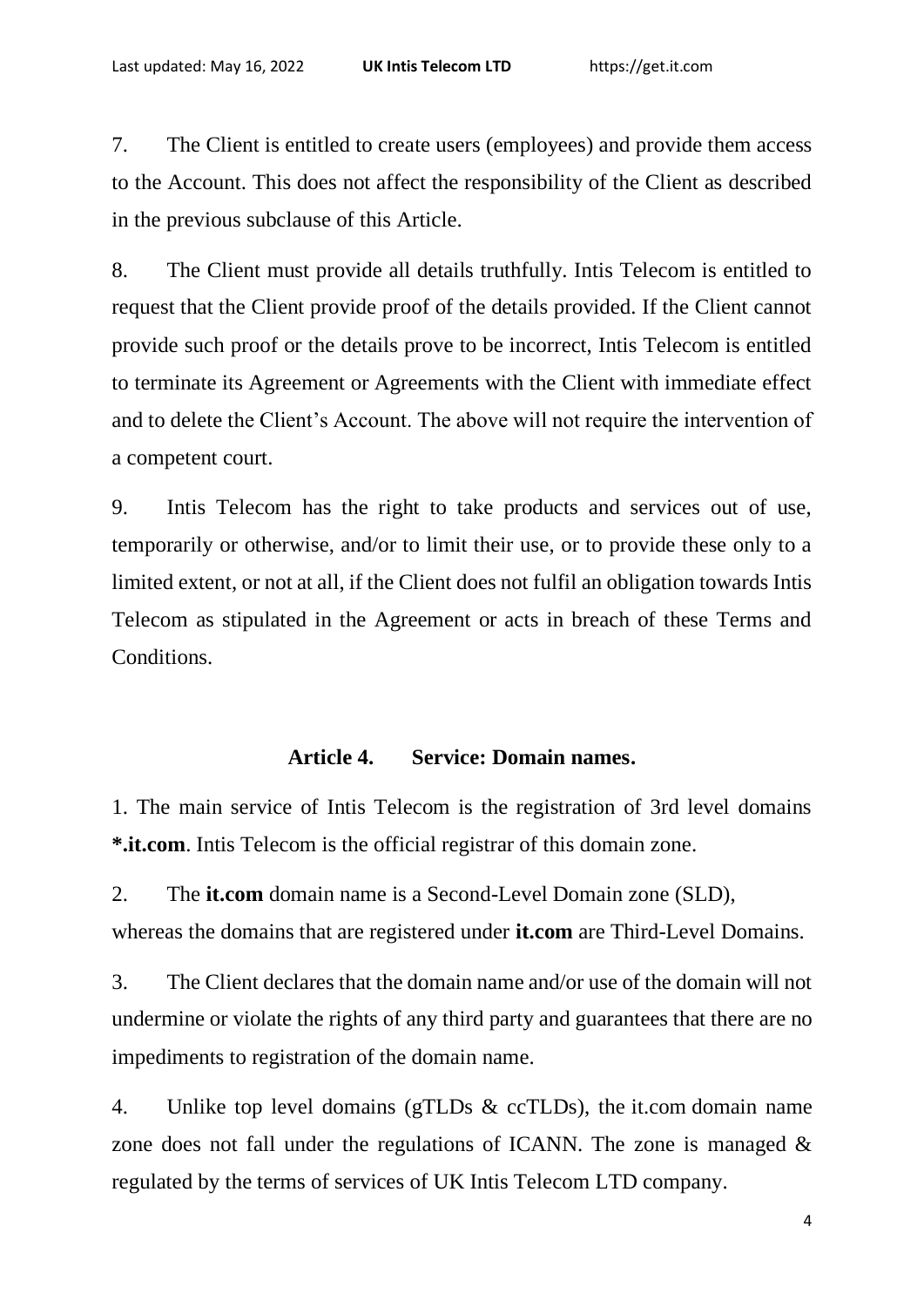5. All consequences ensuing from violation of the Agreement or the General Terms and Conditions or specific domain contracts will be for the account and risk of the Client. Intis Telecom cannot be held liable for such consequences in any way.

6. If Intis Telecom registers a domain name on behalf of the Client, Intis Telecom will honor requests from the Client with respect to moving, transferring or terminating this domain name.

7. The Client will, at any moment, cooperate with a transfer request of a domain name registered by the Client or one of its customers. The Client will not delay or reject a transfer request to another registrar. This clause also applies in case of a dispute about a payment by the Client, his customer or an underlying party.

8. The Client will immediately – but within five calendar days at the latest – notify Intis Telecom in writing of any changes regarding the domain holder's details.

9. The Registrant explicitly authorizes the Registrar to act as his "Designated Agent" to approve each "Change of Registrant" on his behalf. The Registrant explicitly opts out of the 60-day inter-registrar Transfer Lock after a Change of Registrant.

10. The Client grants (in advance or otherwise) Intis Telecom the right to register the domain name (or arrange for it to be registered) in its own name, or to transfer it (or arrange for it to be transferred), if:

– The Client annuls or terminates the domain name;

– The Client fails, after having received a reminder to that effect, to renew the domain name as of the expiry date; or

– The Client is in default with regard to payment of the renewal costs.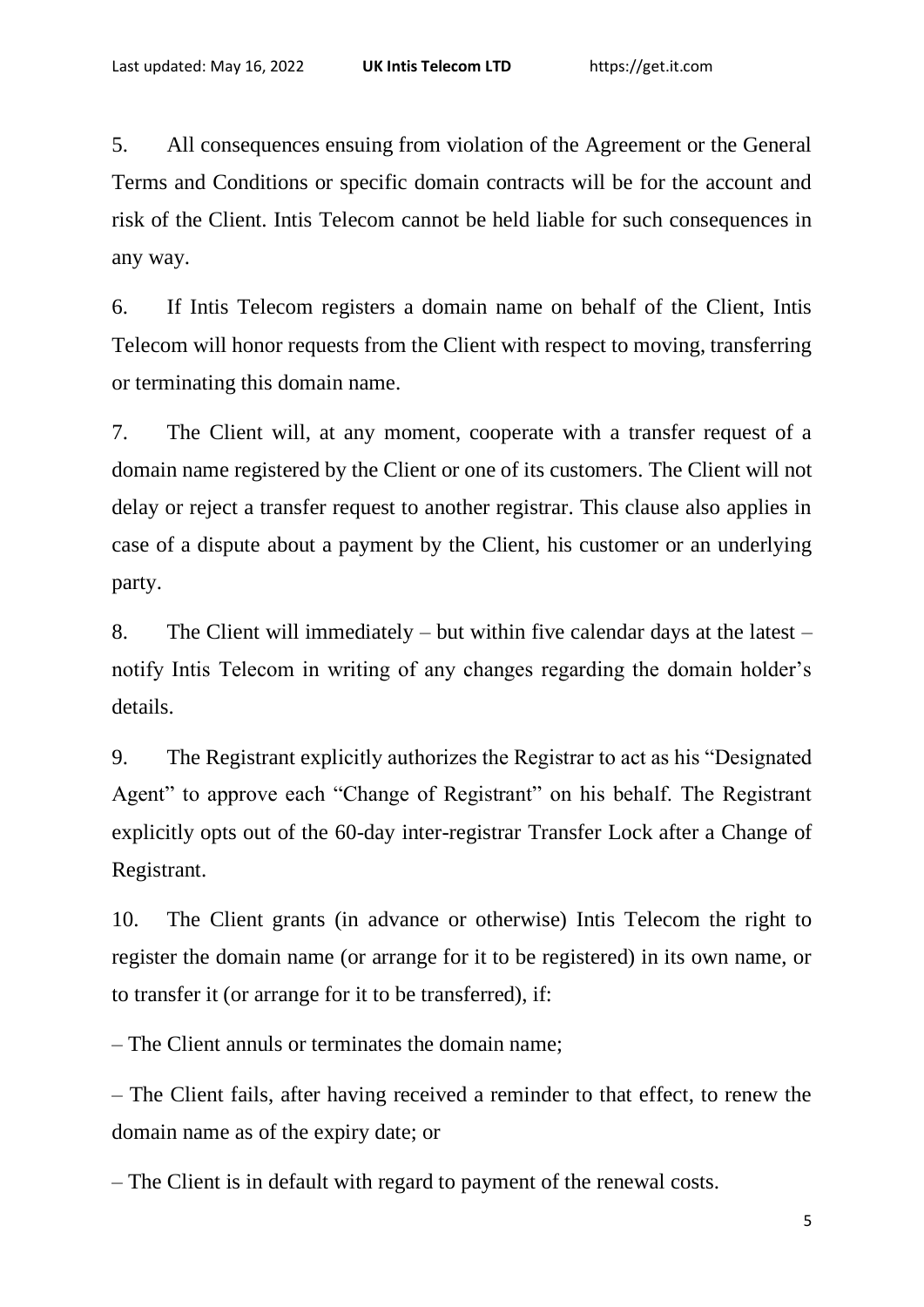12. As soon as the domain name is registered in or transferred to, pursuant to the previous subclause, the name of Intis Telecom, Intis Telecom shall obtain the unlimited right to lease, sublicense, sell or otherwise alienate or encumber the domain name, in accordance with the applicable (registry) conditions.

13. For the duration of ongoing administrative proceedings, or a 15-day period after the conclusion of such proceedings, or for the duration of a pending legal case or arbitration period regarding the domain name, the Client is not entitled to transfer the domain name registration to a third party, unless this third party confirms in writing that it will abide by the court ruling or arbitration.

14. Intis Telecom is not obliged to guarantee the continued existence or availability of IDN domain names; registration is at the Client's own risk. The Client acknowledges that the operation of multi-language domains differs from normal domains. The Client also acknowledges that an IDN may not function at all due to the continual introduction of new technologies.

## **Article 5. Availability of the Service**

1. Intis Telecom will make every effort to ensure uninterrupted access to its systems and networks and to the data it has stored but is unable to offer any guarantees in this regard, unless otherwise agreed in the offer or electronic ordering procedure by means of a Service Level Agreement (SLA). To the extent not provided for otherwise in an applicable SLA, availability is subject to the provisions of this article.

2. Intis Telecom will make every effort to keep the web server and other software it uses up to date. To this end, however, Intis Telecom is dependent on its suppliers. Intis Telecom is entitled not to install certain updates or patches it if believes installing such updates or patches will not be beneficial to the Service.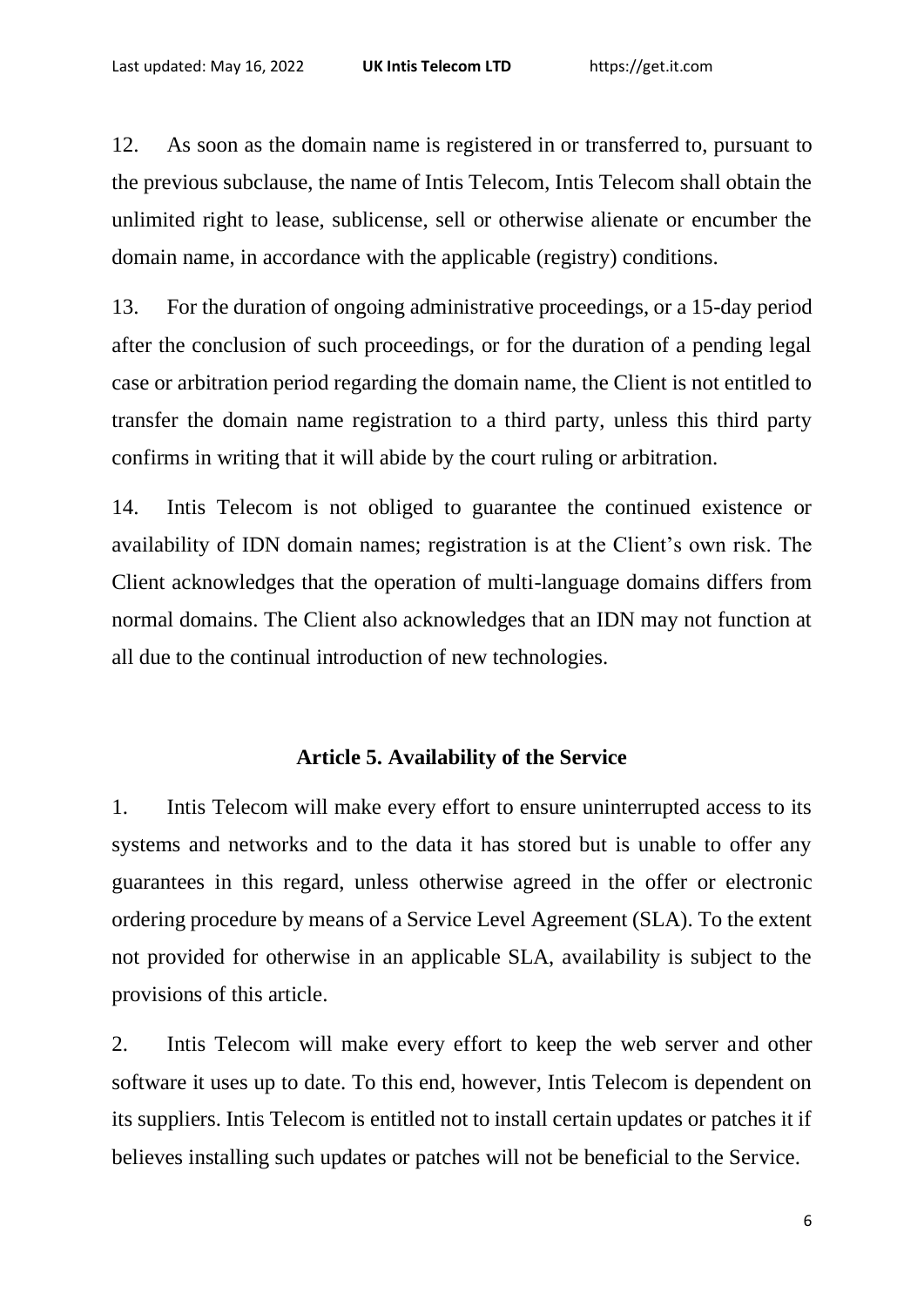#### **Article 6. Abuse**

1. The Client will not use the services of Intis Telecom for purposes that are in conflict with these General Terms and Conditions, the regulations of the relevant suppliers and national or international legislation.

2. If, in the opinion of Intis Telecom, the operation of Intis Telecom's computer systems or network or third-party networks and/or service provision via a network is at risk, in particular as a result of sending excessive amounts of email or other data, sending excessive amounts of Service Requests (including, but not limited to, drop catching of domain names), inadequate security systems or virus activities, Trojan horses and similar software, Intis Telecom has the right to take all reasonable measures it deems necessary to avert or prevent such risk. Our Fair Use Policy applies to this Agreement.

3. The Client will not use the Services of Intis Telecom to register domains that facilitate the following practices; if the Client discovers that one of its registered domains facilitates these practices, he will make every effort to solve the problem as soon as possible, possibly by deactivating or terminating the domain name. If Intis Telecom can reasonably demonstrate that a domain name has been registered for the sole purpose of facilitating one of these practices, Intis Telecom reserves the right to deactivate or cancel the domain name in question.

– Operating or facilitating a botnet; facilitating phishing activities; spreading viruses, malware or similar matters.

– Hosting or facilitating unlawful or reasonably deemed unlawful content, including referring to such content.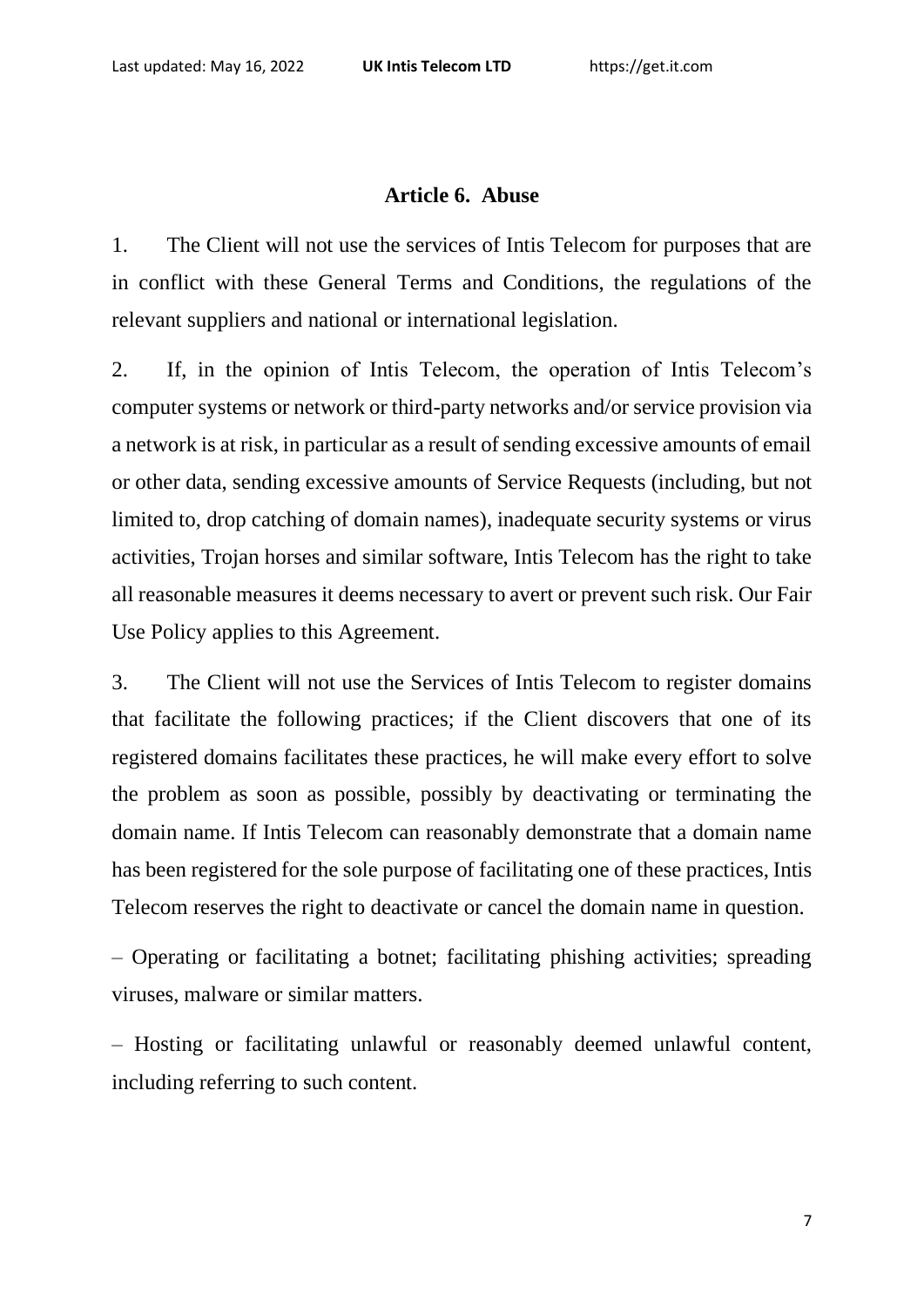– Offering, selling or advertising products and services that contravene applicable laws and regulations, such as (but not limited to) weapons and pharmaceutical products.

– Intentionally infringing the rights of third parties, including a personal name, trade name or brand name.

4. Complaints that Intis Telecom receives about a product or service under the control of the Client will be forwarded to the Client. The Client must send the complainant a response with a copy to abuse@it.com within five working days. If this response is not sent, Intis Telecom reserves the right to take action at its own discretion to solve the problem.

5. In the event of an excessive number of complaints about products or services under the control of the Client and no effective action being taken to reduce the number of complaints, Intis Telecom may decide to terminate the Agreement. Furthermore, Intis Telecom reserves the right to charge the time needed to handle the complaints at the regular hourly rate.

#### **Article 7. Data and privacy**

1. The Client assures Intis Telecom that all submitted information and data is accurate and complete. In the event of any modifications to the Account, the Client also assures Intis Telecom that these modifications are complete, accurate and truthful. The Client acknowledges that the provision of inaccurate data may result in the immediate removal of the relevant domain without any reimbursements. In particular, this concerns:

– the Client's full name, postal address, email address, telephone number, and fax number if available – if the registrar is an organization, association or business – additional details (name and address) for an authorized contact person;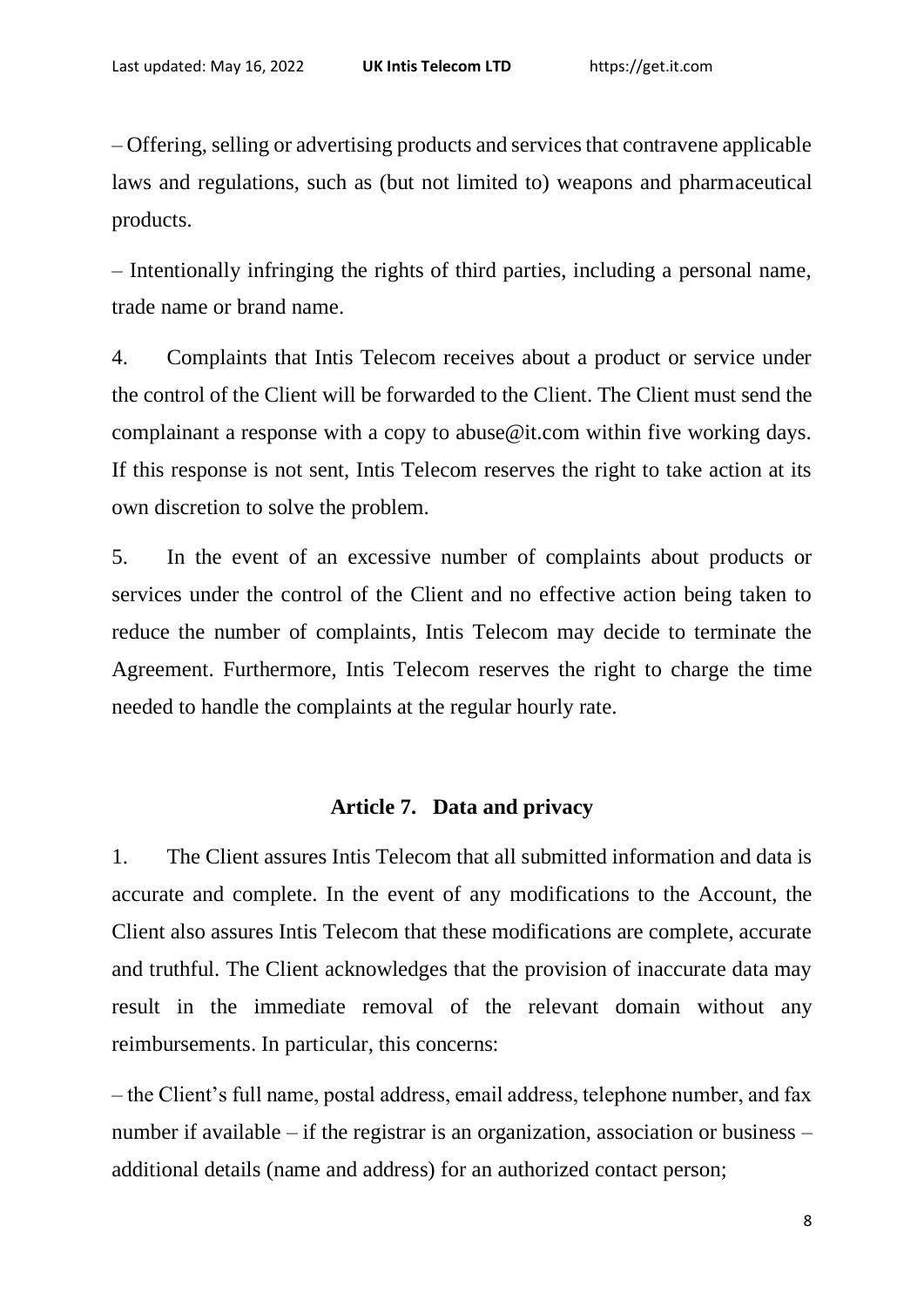– if the Client is planning to use its own Domain Name Server (DNS): IP addresses for the first and second servers;

– the names of the aforementioned servers;

– the full name, postal address, email address, telephone number and fax number if available, of the administrative contact person;

– the full name, postal address, email address, telephone number and fax number if available, of the technical contact person;

– the full name, postal address, email address, telephone number and fax number if available, of the invoice address; This information must be adjusted if necessary.

2. Intis Telecom will inform the Client that the domain registration process, as well as the ordering process of other Services, involves the storage and processing of personal details, and that personal data may be transferred to third parties involved in the registration and/or order process. The registration process also includes the storage of personal data in the 'whois' database.

3. Intis Telecom is authorized to use data for the purpose of optimizing its services and tailoring its services more effectively to the Client's needs.

4. Intis Telecom will ensure an appropriate level of security considering the risks involved in processing the data to be protected and the nature thereof.

5. Intis Telecom will also guarantee that all persons acting under its authority, to the extent they have access to personal data for which the Client is responsible, will only process such data on the instruction of the Client, subject to statutory obligations to the contrary.

6. The Client guarantees that it will only enter personal data in Intis Telecom's systems in a manner that is fully compliant with the law.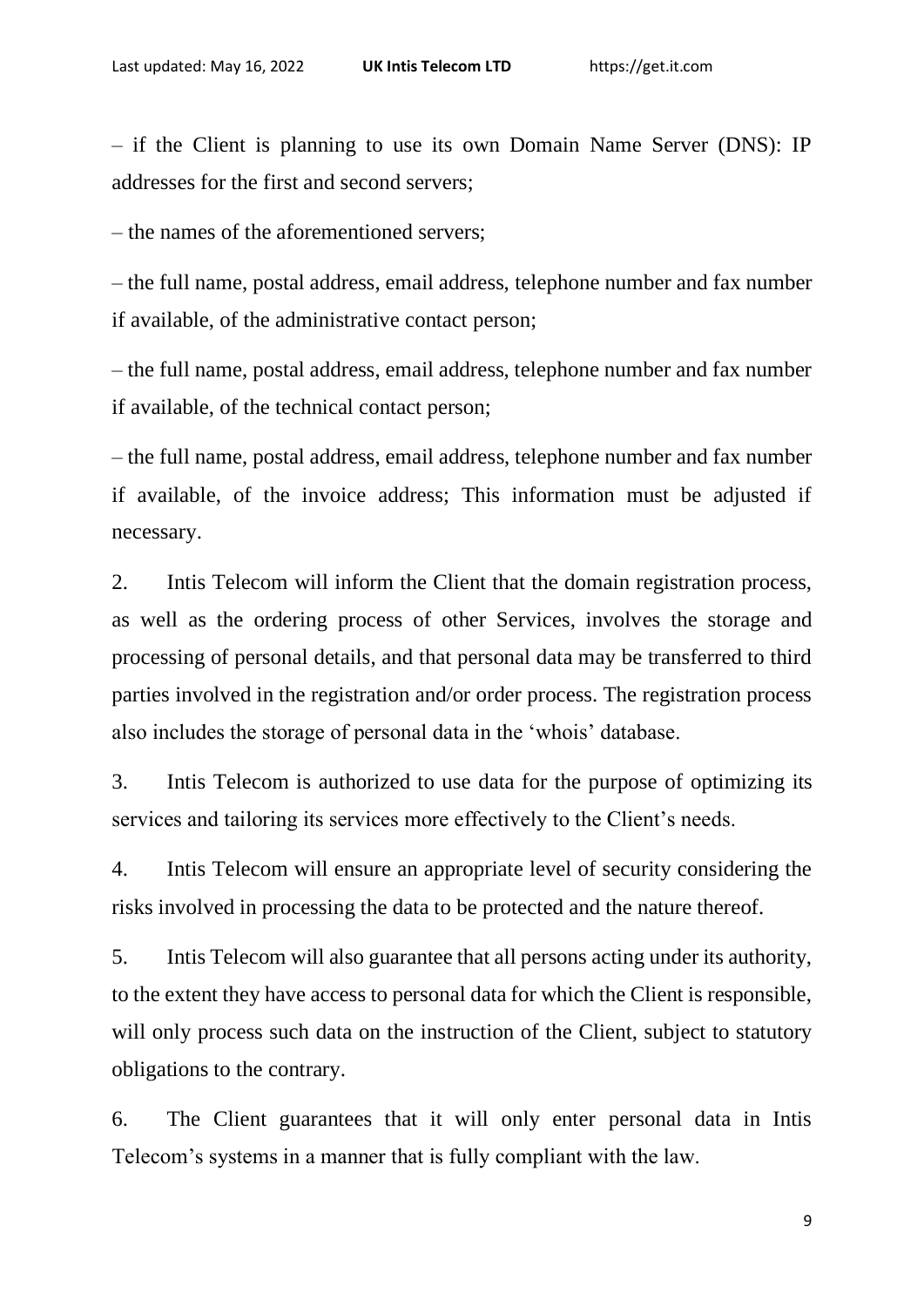7. If the Client is required to adjust, delete or hand over data stored in Intis Telecom's systems within the context of a legal obligation pursuant to the Personal Data Protection Act, for instance, Intis Telecom will facilitate this activity to the best possible extent. The costs of the relevant activities may be invoiced separately.

8. All other points are described in UK Intis Telecom Privacy Policy: [https://my.it.com/assets/docs/privacy\\_policy.pdf](https://my.it.com/assets/docs/privacy_policy.pdf)

#### **Article 8. Duration and end**

1. The term of this Agreement shall start from the effective date hereof and will automatically renew until termination.

2. Intis Telecom is entitled to terminate the Agreement with immediate effect if:

– payments are revoked before the due amount can be collected by Intis Telecom;

– the Client violates the General Terms and Conditions;

– applicable laws are violated;

– any actions are performed that violate the General Terms and Conditions of the registration or its requirements.

3. In all the aforementioned cases, the Client will lose all its registration rights.

4. The duration of Agreements on the Service may vary depending on the relevant product or service.

5. The Client will receive a request to pay for any Service or Membership via email, no later than 28 days before the end of the validity period. If payment has not been received before this due date, the Client will lose all rights to the Service.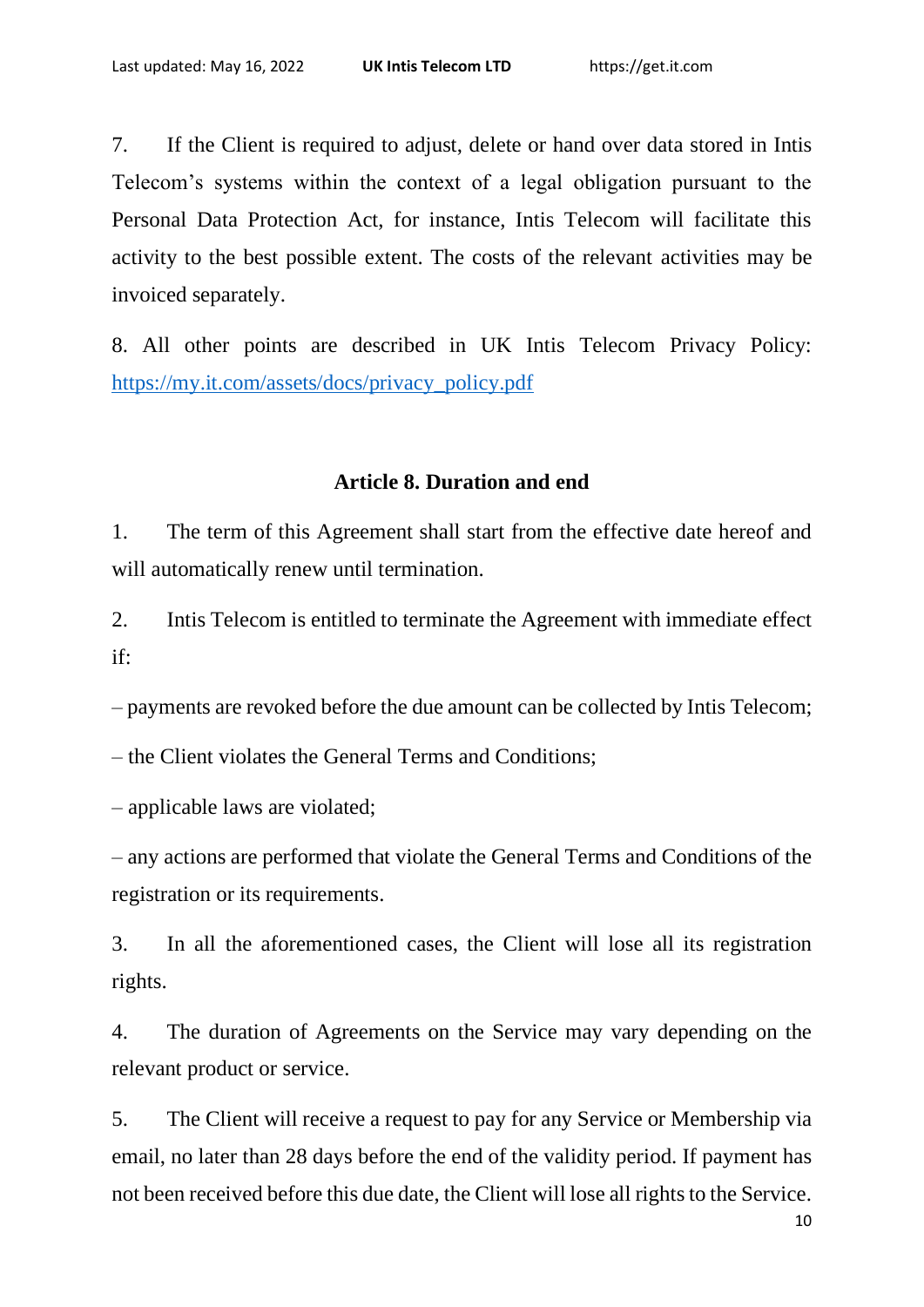If the Client is making use of automatic renewal functionality, it will be fully responsible for ensuring that there are sufficient funds in its account. Services that cannot be renewed due to insufficient funds or any other reason will be discontinued.

6. Memberships will be automatically renewed on the Membership's anniversary date or in case the Membership runs out of operations, whichever comes first. The upgrade and downgrade to another plan are possible at any moment in time. In case of upgrade or downgrade, the full price of a new plan is charged, and the operations left in existing Membership (if any) are not added to the newly activated Membership.

7. In the event that a Service is terminated by the Client or as the result of a ruling in a dispute, the Client will not be entitled to a substitute Service or restitution. If the termination is not the result of an intentional act or gross negligence by Intis Telecom, no restitutions will be made. This also applies to other activities or additional registered options.

8. If Intis Telecom cannot maintain the registration of a Sub-Level Domain in accordance with the conditions of the relevant registry, Intis Telecom is entitled to terminate the contract in writing no later than 14 days before the end of the relevant month.

9. In the event that Intis Telecom ceases to act as officially accredited registrar, Intis Telecom is entitled to terminate contracts in writing, no later than 14 days before the end of each month.

10. If the Service cannot be terminated according to the terms and conditions and/or rules of a supplier involved, Intis Telecom is entitled to charge the costs relating to the extension to the Client. The above also applies if the Service cannot be terminated due to a legal provision or court order.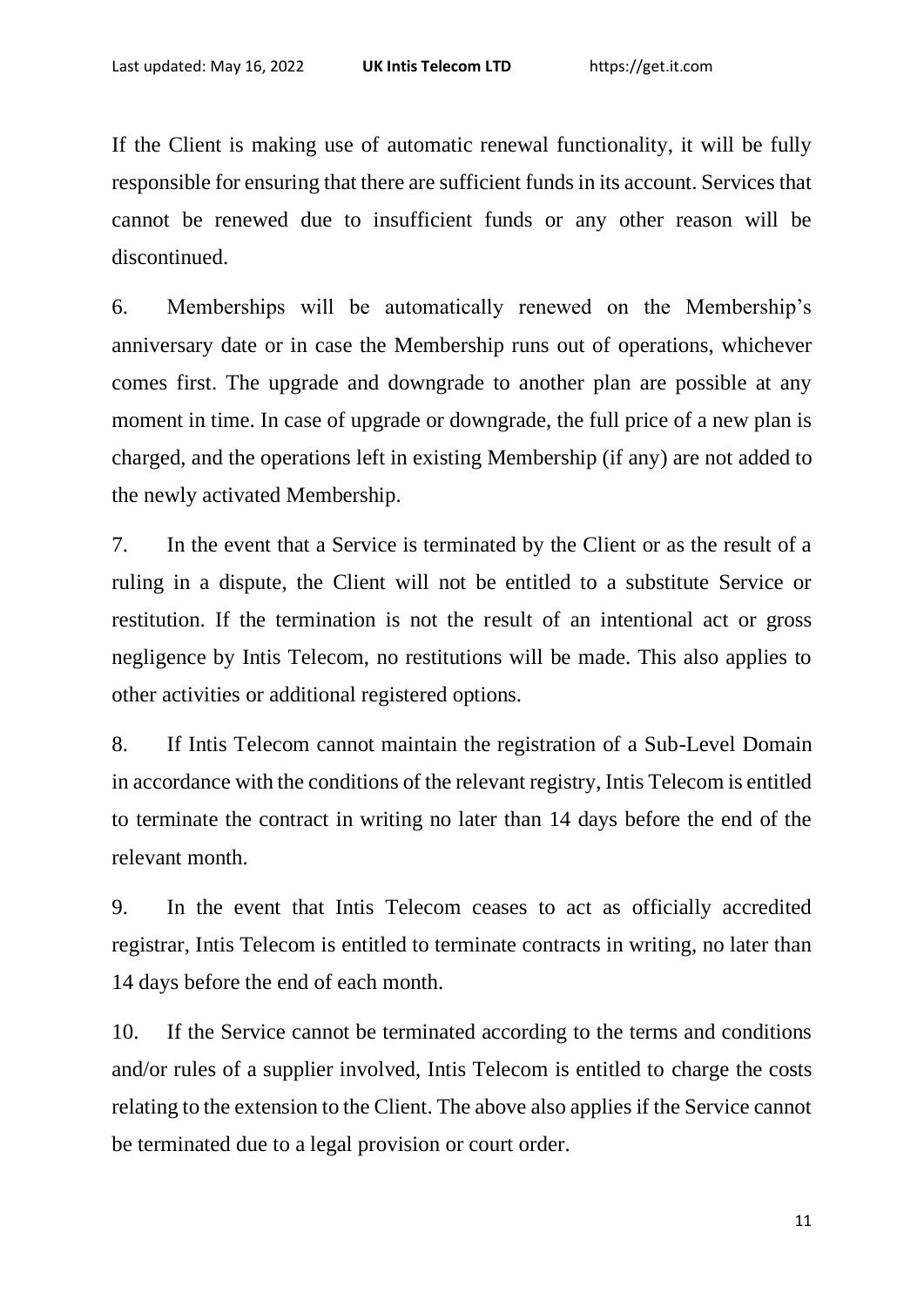11. Unless the automated systems of Intis Telecom offer another option, all cancellations, terminations and notifications must be submitted in writing by the Client.

## **Article 6. Rates and payment**

1. All prices exclude VAT. VAT can be charged dependence on Client's country of residence.

2. Rates for Intis Telecom Services are published on the Website or on a closed portal of the Website and/or the Service (e.g. the "Dashboard"); these rates are subject to change without further notice.

3. Domain names renewal rates exclusively apply to renewals that are being processed at the time; all future renewals will be charged against applicable rates on the day of renewal.

4. The Client declares that it is aware that the rates for applying for domain names are variable for certain domain names in a **it.com** and differ from other domain names within a **it.com**. This is the case, for instance, for "Premium Domain Names".

5. In case the actual price of a product or service is higher than the price communicated during the order, Intis Telecom will ask the Client for approval before processing the order at the higher price.

6. If a prices for a domain name it.com or other product or service changed, Intis Telecom is entitled to pass on this increase to the Client, with the Client being able to terminate the Agreement.

7. If the Agreement is a continuing performance agreement, Intis Telecom has the right to change the rates applied at any time. To that end, Intis Telecom will inform the Client of the rate changes via the website or by email at least two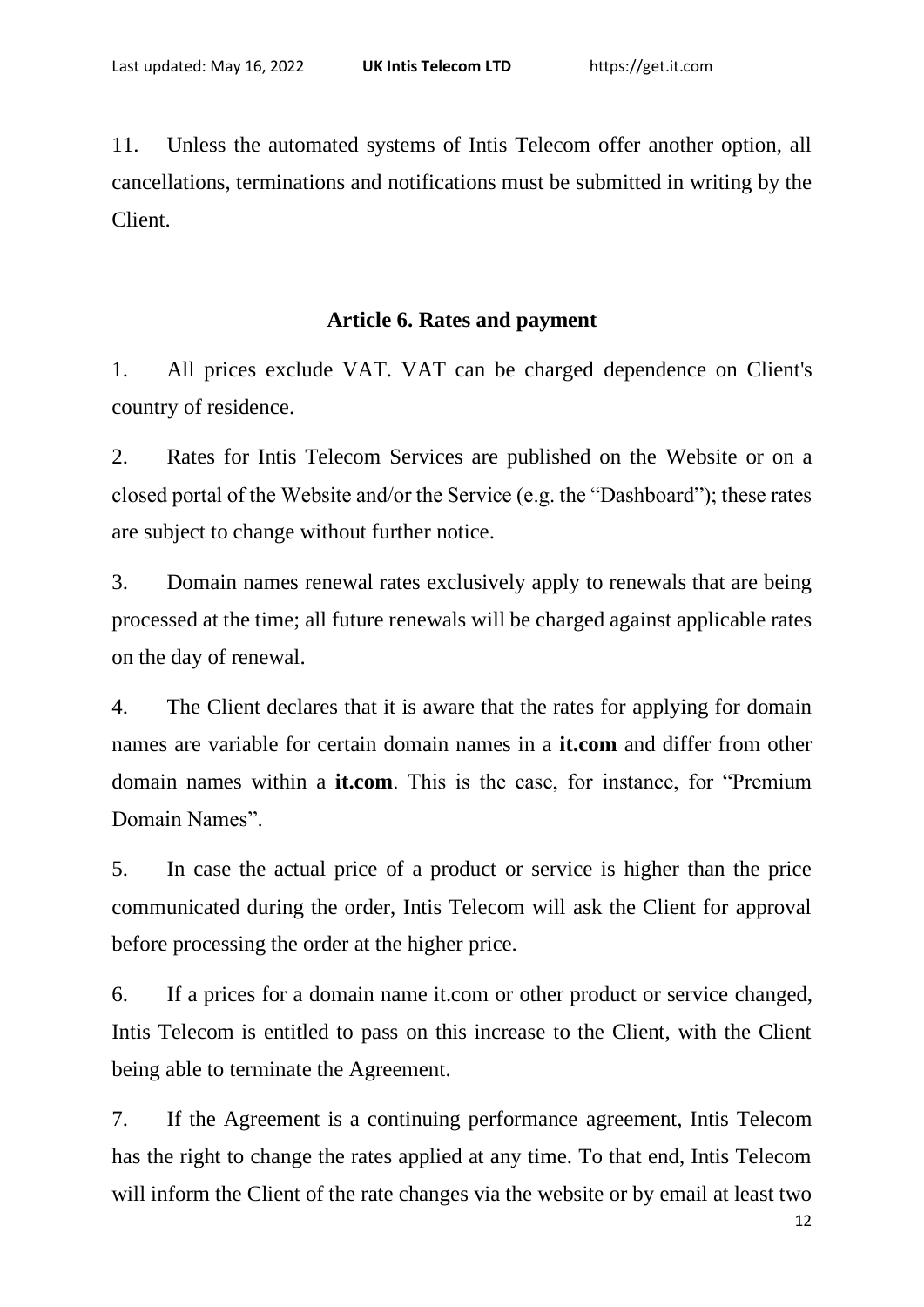(2) weeks in advance. In the event of a rate increase, the Client is entitled to terminate the Agreement, with due observance of a notice period of one (1) month.

8. Payments may be made via credit card, a direct-debit authorisation or other specific payment methods such as an PayPal payment or bank transfer.

9. Services cannot be registered until payment has been received. The registration will be processed as soon as the due funds have been transferred to Intis Telecom's bank account. All transaction costs will be borne by the Client.

10. The Client agrees that it will lose all rights to a domain name if the due charges are reversed by the bank or credit card company, in the event of proven credit card fraud or any other form of chargeback. In such cases, Intis Telecom reserves the right to decide whether to continue administering or terminate the domain name.

11. The Client agrees to electronic invoicing. If the Client wishes to receive an invoice by regular mail, Intis Telecom will charge no less 3 British Pound for the postage of each letter.

12. The costs of domain name registration and other costs will not be refunded in the event that a contract is terminated prematurely.

13. Advance payments for domains that could not be registered will be credited to the Client's outstanding balance.

14. The Client is responsible for ensuring that its bank account contains sufficient funds. In the event of insufficient funds, Services cannot be purchased or automatically renewed.

15. The Client must anticipate day-to-day exchange rate fluctuations. In order to cover the costs that may arise for Intis Telecom as a result of exchange rate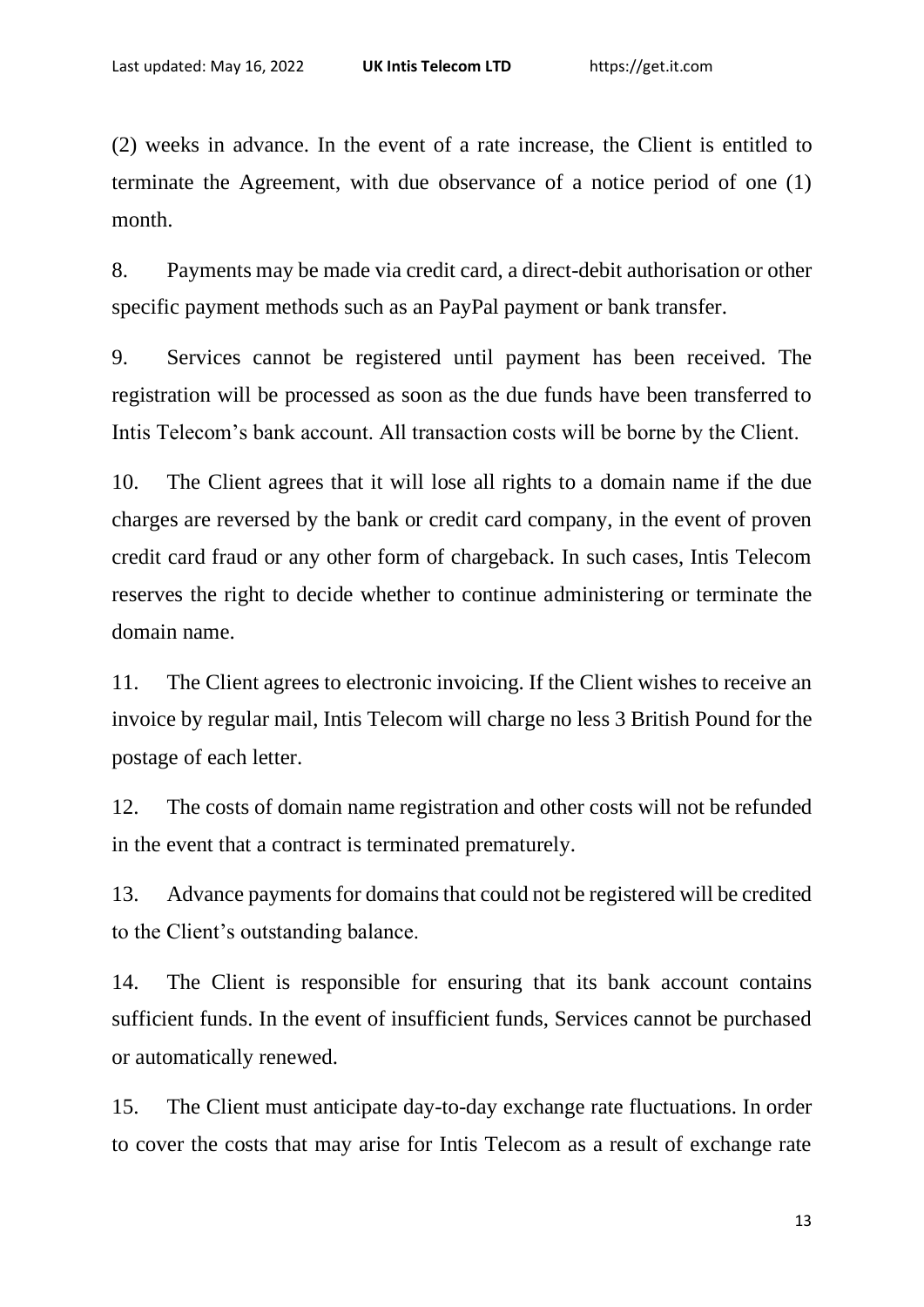fluctuations, Intis Telecom is entitled to adjust the prevailing exchange rates, as applied by the Bank of England, by a percentage of 3%.

# **Article 7. Liability**

1. Intis Telecom's liability for direct damages/losses incurred by the Client as a result of a culpable shortcoming in Intis Telecom's performance of its obligations under this Agreement, which also expressly includes any shortcoming in fulfilling a guarantee commitment agreed with the Client, or an unlawful act on the part of Intis Telecom, its employees or third parties engaged by Intis Telecom, is limited to a sum equal to the payments the Client is obliged to make under this Agreement each year (excluding VAT) for each event or series of related events. Under no circumstances however will the total compensation to be paid for any direct damages/losses exceed a sum of £ 10,000 (not including VAT).

2. Intis Telecom's liability for indirect loss or damage, including consequential losses, loss of profit, lost savings, mutilation or loss of data, business or otherwise, and losses due to business stagnation is excluded.

3. Except for the cases referred to in paragraphs 1 and 2, Intis Telecom will not be held liable to pay compensation for damage/loss whatsoever, regardless of the grounds on which an action for compensation might be based. The maximum amount specified in paragraph 1, will, however, cease to apply if and insofar as the damage or loss is the result of an intentional act or gross negligence on the part of Intis Telecom.

4. Intis Telecom's liability for an attributable failure to perform the Agreement will only arise if the Client gives Intis Telecom proper notice of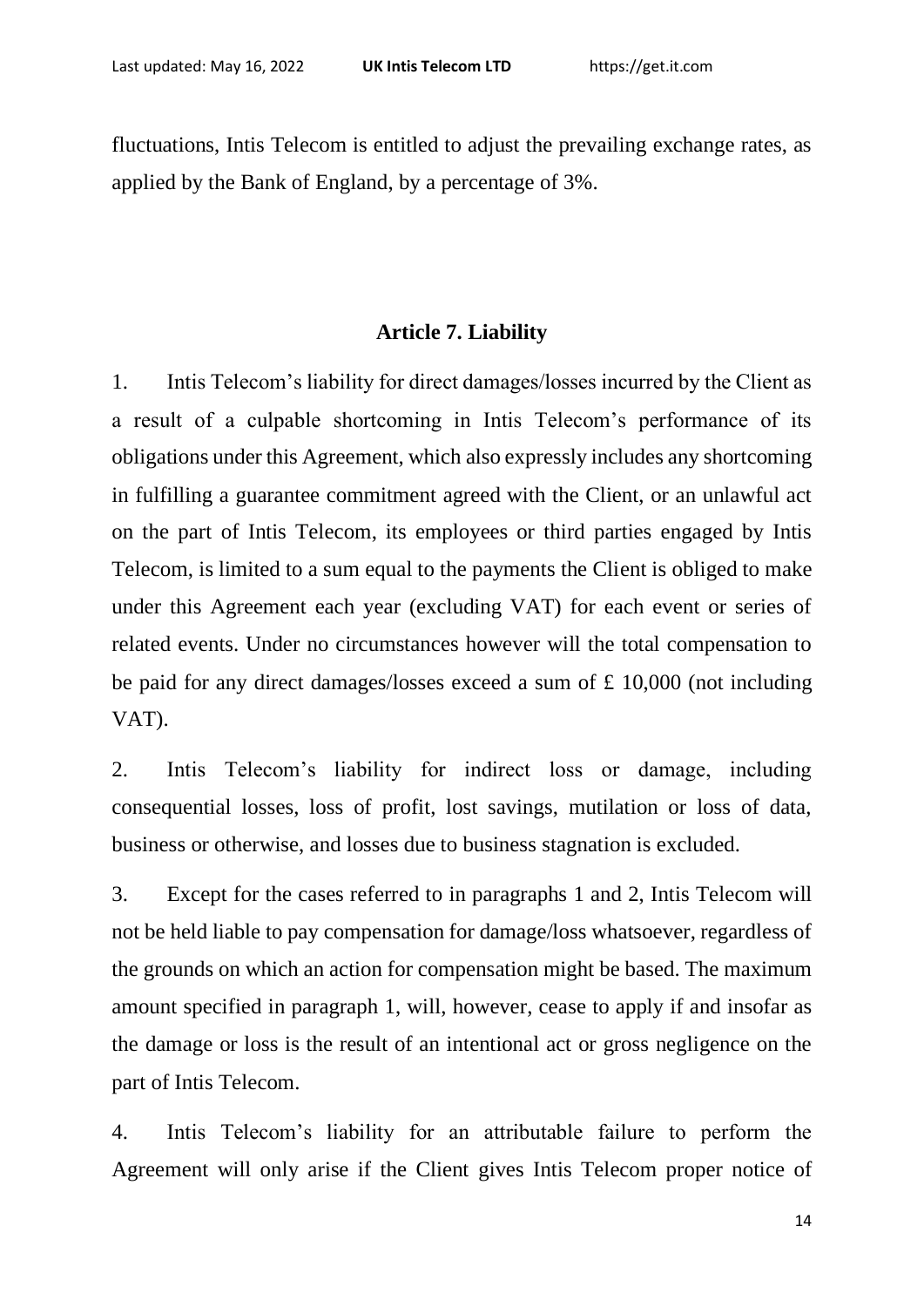default in writing without delay and provides a reasonable period to remedy its failure, and Intis Telecom does not resolve this attributable failure to perform its obligations after that period. The notice of default should contain a description of the failure in as much detail as possible to enable Intis Telecom to respond adequately.

6. Intis Telecom cannot be held liable for damage caused by force majeure (Article 8).

7. Any right to claim compensation will always be subject to the condition that the Client notifies Intis Telecom of the damage or loss in writing by means of a registered letter to 20 Hammersmith Broadway, London, W6 7AF, United Kingdom within 30 days after it has arisen.

8. The Client indemnifies Intis Telecom against all third-party claims on account of liability resulting from the failure of a Service provided by the Client to a third party and which consisted in part of items, materials or results supplied by Intis Telecom.

9. The export of Services by the Client or one of the Client's customers may be subject to export regulations, such as regulations relating to the export of cryptographic products. The Client indemnifies Intis Telecom against any thirdparty claims, including government measures, relating to violations of applicable export regulations that can be attributed to the Client or its customers.

10. The Client is fully responsible for all domain renewals. The Client is also responsible for monitoring and maintaining its Intis Telecom account balance. Intis Telecom is not liable for the consequences of any bank balance deficits. If the domain is not renewed on time or cannot be renewed on time due to a balance deficit on Intis Telecom's account, the registration will be terminated.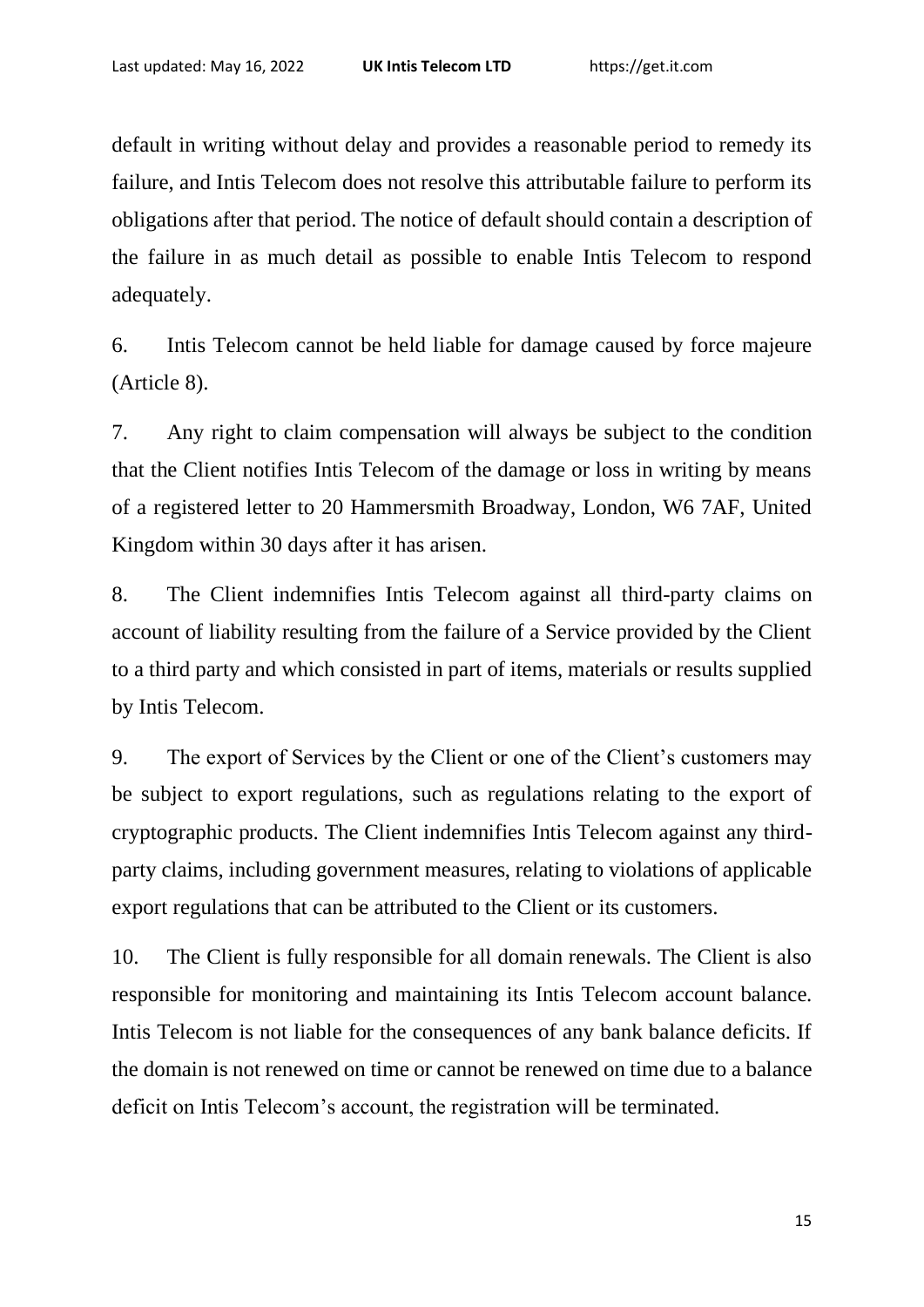## **Article 8. Failures and force majeure**

1. Intis Telecom is entitled to temporarily close down its systems, including the Website, either fully or partially, for the purpose of maintenance, adjustments or improvements. Intis Telecom will endeavor to ensure that any such closure or adjustments only take place outside office hours as far as possible and will undertake to inform the Client in good time of the scheduling thereof. However, Intis Telecom is never liable for damages arising from such closure or adjustments.

2. Intis Telecom has the right to adapt its systems, including the Website, in its entirety or in part, from time to time in order to improve its functionality and/or to correct errors. If an adjustment causes a considerable change in functionality, Intis Telecom will undertake to inform the Client thereof. In the event of modifications that are relevant to multiple clients, it is not possible to waive a specific modification for the exclusive benefit of the Client. Intis Telecom is not liable for any compensation of damages resulting from such a modification.

3. In the event of unavailability of the Service due to disruptions, maintenance or other causes, Intis Telecom will make every effort to inform the Client of the nature and expected duration of the interruption.

4. In the event of force majeure, which in any case will be understood to refer to disruptions or failure of the Internet or the telecommunications infrastructure, SYN floods, network attacks, DoS or DDoS attacks, power failures, domestic unrest, mobilization, war, traffic congestion, strikes, injunctions, business interruptions, stagnation in supply, fire, flooding and impediments to import and export, and in the event that Intis Telecom, through non-performance by parties on which its own service provision depends, regardless of the reason, cannot reasonably be expected to fulfil the Agreement, the Agreement will be suspended,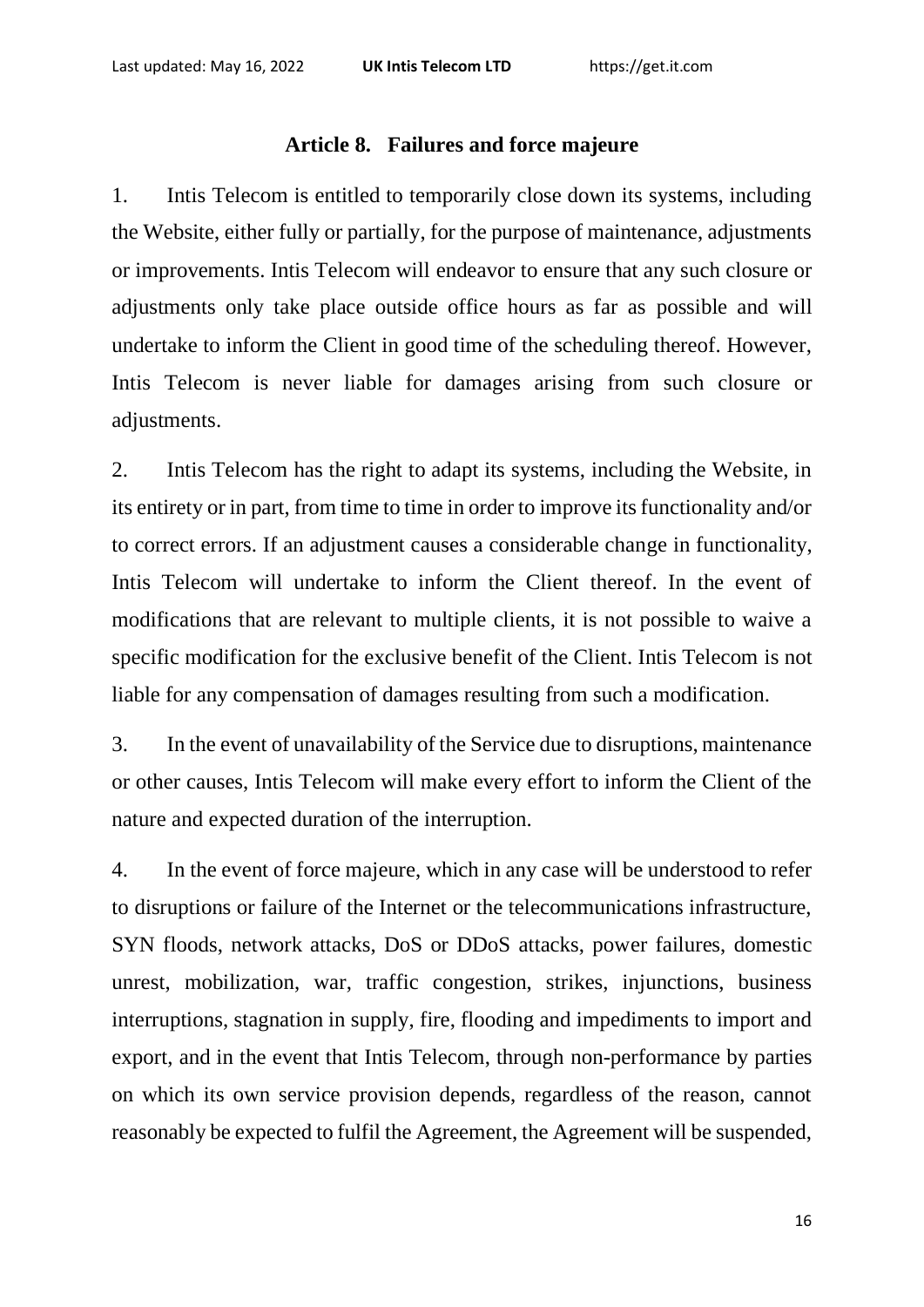or terminated when the situation involving force majeure has lasted for more than ninety days, without any obligation to pay damages.

# **Article 9. Amending the General Terms and Conditions**

1. Intis Telecom reserves the right to change or supplement these Terms and Conditions.

2. Amendments also apply to agreements already concluded with due observance of a term of 30 days following publication of the amendment on the Website or by electronic communication. Minor changes can be implemented at any time.

3. In the event the Client does not wish to accept an amendment to these Terms and Conditions, it may terminate the Agreement up to the date on which the new conditions take effect.

# **Article 10. Final provisions**

1. This Agreement is governed by UK law.

2. Insofar as the rules of imperative law or the stipulations of the dispute procedures mentioned in the previous article do not dictate otherwise, any disputes that may arise as a result of the Agreement shall be submitted to the competent United Kingdom court in London.

3. If any provisions in the Agreement are declared null and void, this will not affect the validity of the entire Agreement. In such case, for the purpose of replacing any such provisions the parties will stipulate a new provision or new provisions reflecting the purport of the original Agreement and the General Terms and Conditions as far as legally possible.